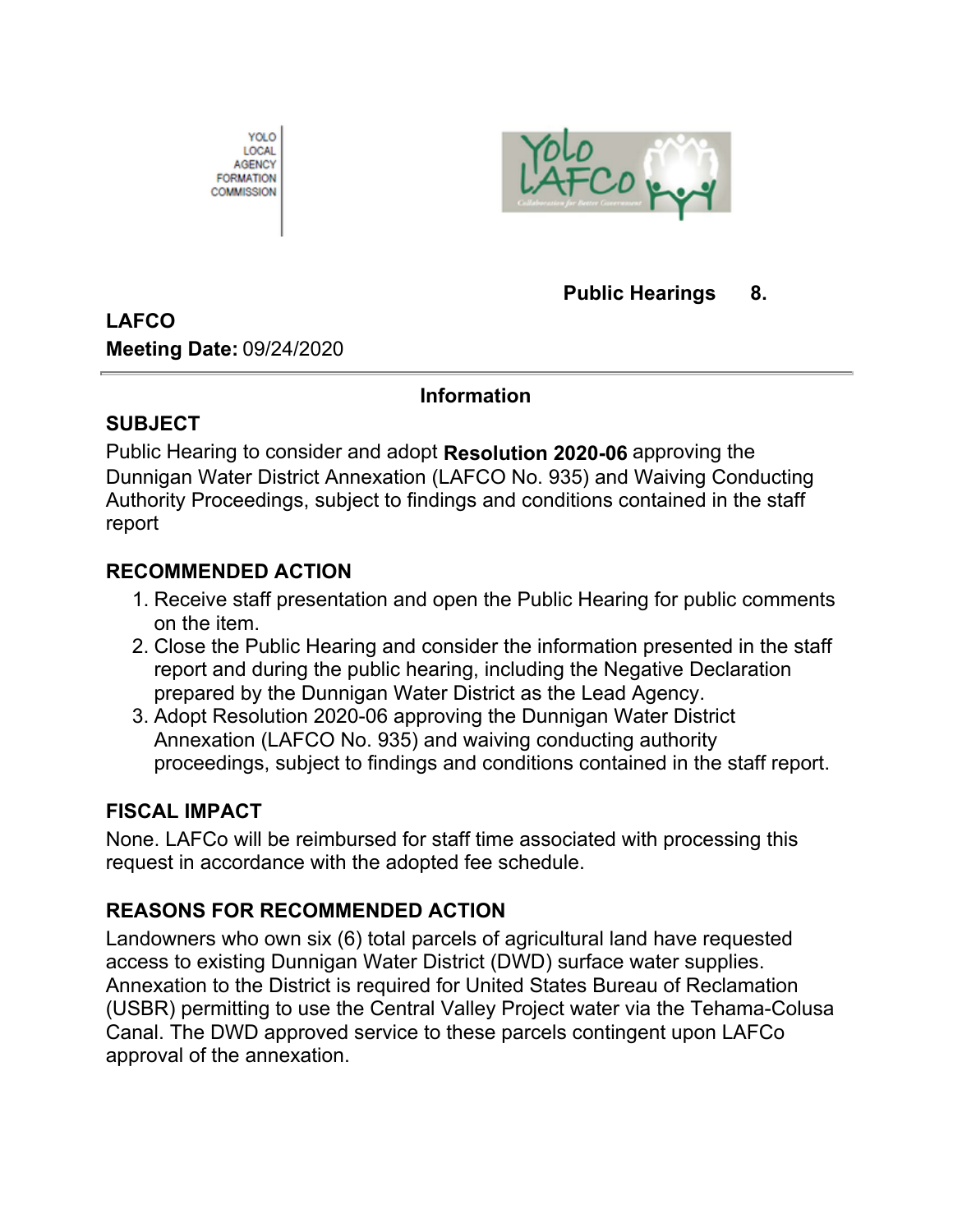## **BACKGROUND**

Dunnigan Water District (DWD) is an independent special district formed in 1956 by landowners in the Dunnigan area to access Central Valley Project (CVP) water through the Tehama-Colusa Canal.The original 1963 CVP contract expired in 1995, however, contract renewals with USBR since then have maintained the original 19,000 acre-feet per year CVP allocation. The DWD as formed was 10,613 acres in size and with annexed acres, the current size of the District is 10,914 acres, with 10,353 acres irrigated with non-potable water.

The subject parcels were included in DWD's sphere of influence per the previous agenda item. The properties are adjacent to the existing DWD boundary and are currently designated and zoned for agricultural use by Yolo County. This request for annexation was initiated by the DWD on February 12, 2020 and submitted to LAFCo on June 20, 2020. All the property owners have requested and consented to this proposal. The Yolo County Auditor determined the affected district does not receive property taxes and is not seeking any property tax revenue for the subject territory. Per Revenue and Taxation Code Section 99(b)(3), Yolo County has consulted with DWD and determined that a property tax revenue negotiated exchange is, therefore, not applicable because the DWD will charge assessments and usage fees for the service.

The Cortese-Knox-Hertzberg Act Government Code Section 56668.3 outlines the following factors to be considered by the Commission for a reorganization that includes the annexation of territory to any district:

- Whether the proposed annexation will be for the interest of present and 1. future landowners and inhabitants within the territory to be annexed;
- 2. Any resolution raising objections (financial or service concerns) that may be filed by an affected agency;
- The adequacy of existing and planned future services to meet the probable 3. future needs of the territory; and
- 4. Any other information which the commission deems appropriate for consideration.

The DWD has capacity to serve these additional parcels when the full water allocation is available. In a normal water year, DWD does not use its entire 19,000 acre-foot allocation. However whenever a drought year occurs, DWD has an allocation system in place and these parcels will be in a second tier to receive CVP surface water. Groundwater could also be used for irrigation if needed. Annexation to DWD is part of the larger Yolo Subbasin groundwater management strategy and would provide for conjunctive use and a more sustainable water supply. The DWD is also a member of the Sites Reservoir JPA and planning is moving forward to construct a reservoir for additional water supply for use during drought years, resulting in less groundwater pumping. Annexation to DWD is also required for landowners to participate in the Sites Reservoir Project. Therefore,